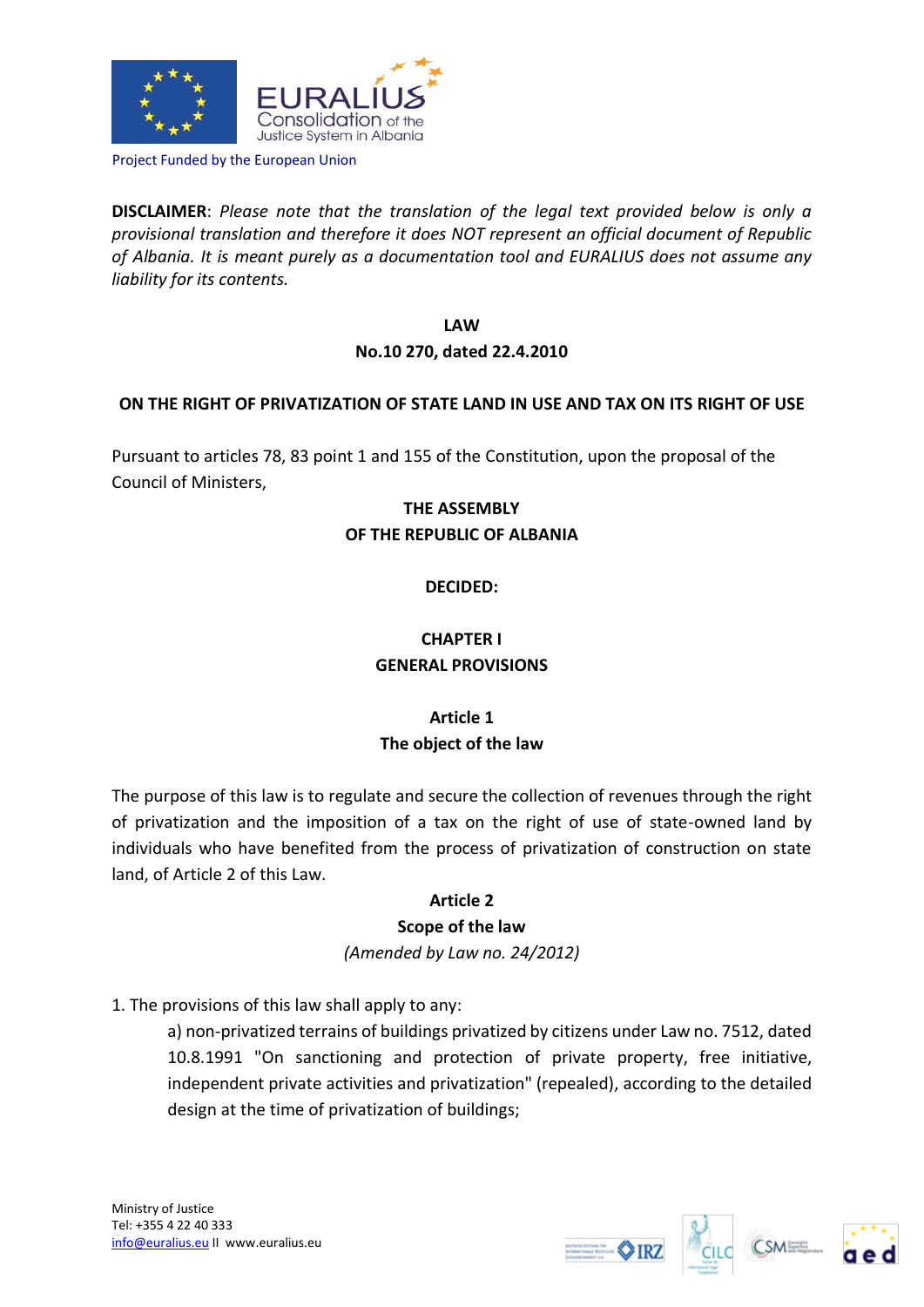b) Non-privatized terrains of buildings sold by state-owned enterprises prior to the entry into force of law no. 7512, dated 10.8.1991 "On sanctioning and protection of private property, free initiative, independent private activities and privatization" (repealed), according to the detailed designs at the moment of sale of buildings;

c) non-privatised terrains on which buildings are built, based on building permits issued by local government bodies, after 10 August 1991 and onwards, according to the detailed designs at the time of issuing of the construction permit, as well as terrains of objects or buildings, previously owned by former agricultural cooperatives, whose sale was carried out by former agricultural cooperatives or local government bodies;

ç) Land for use by commercial legal persons, in accordance with the provisions set forth by the special law.

2. The scope of this Law does not extend to tourist sites, constructions and terrains accepted in the legalization process or on state lands that were given for investment purposes, which are governed by other laws.

#### **CHAPTER II**

#### **LAW ENFORCEMENT AND THE RIGHT TO PRIVATIZE THE LAND IN USE**

#### **Article 3**

#### **Entities subject to taxation on the right to use state-owned land**

The following shall have the obligation to pay the tax on the right to use state owned land:

a) Individuals who have used non-privatised terrains of buildings as described in letters "a", "b" and "c" of point 1 of article 2 of this law;

b) Commercial legal entities and state-owned enterprises, as provided by the special law;

c) Commercial legal entities that are entitled to the use of state-owned land, upon entry into force of this law and upon issuance of a valid legal act.

## **Article 4 Tax on the right of using state-owned land**

1. The tax on the right to use state land shall be an annual fee.

2. The level of tax on the right of use of state-owned land shall be 10 percent of the value of the state-owned land in use.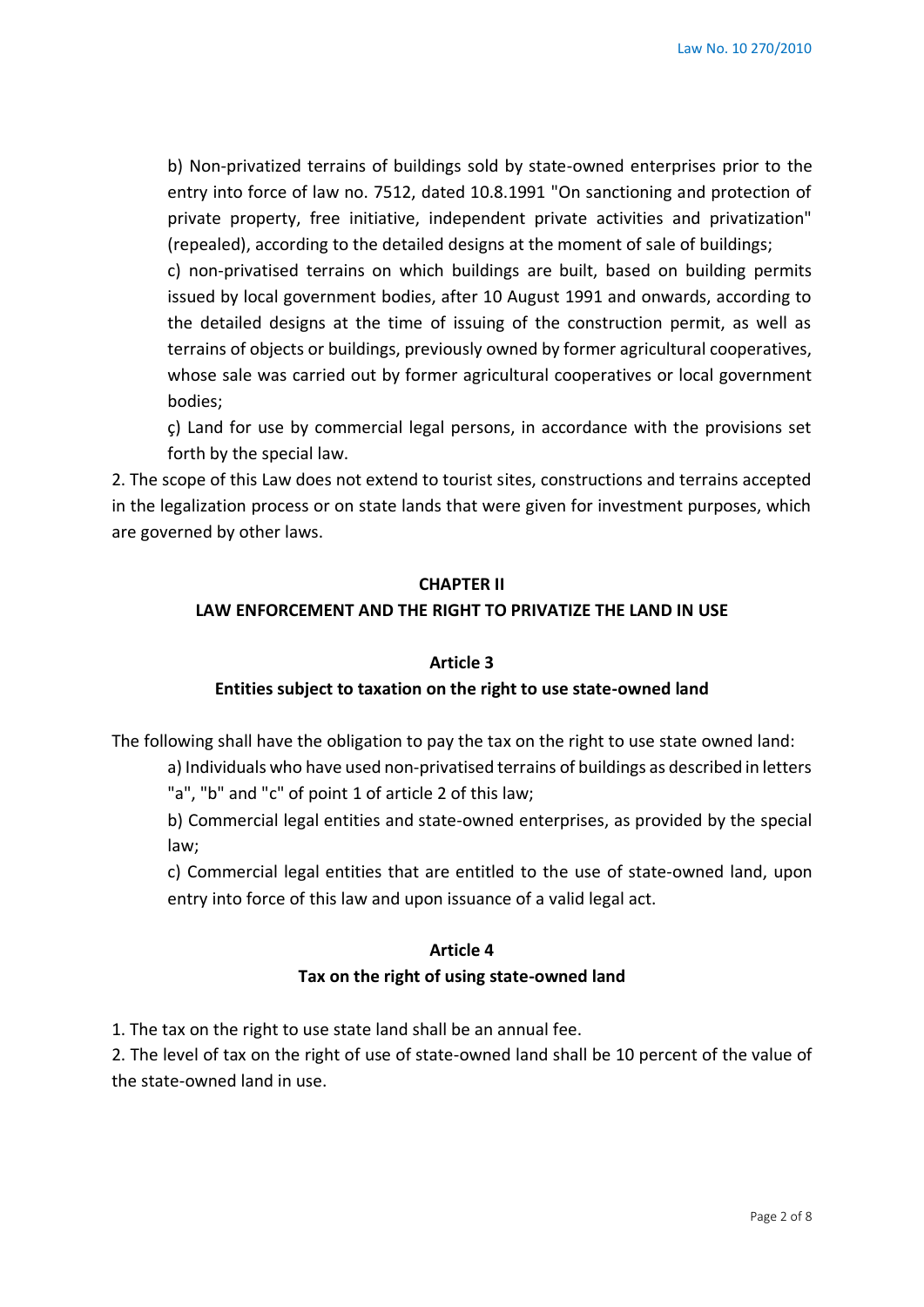## **Article 5 Calculation of the value of the land in use**

In order to calculate the value of the terrain, in different years, shall be used the relevant map of the land value, adopted by decision of the Council of Ministers, in accordance with the provisions of the Law on Restitution and Compensation of Property.

# **Article 6 Tax calculation and payment**

1. For cases when the land is privatised through purchase of land in use, the calculation of the tax shall be done proportionally only for the period of the year during which the right to use state land was exercised.

2. Tax calculation shall be done by multiplying the level of the tax with the value of the stateowned land in use.

3. Regional tax directorates shall be responsible for the calculation and collection of the tax on the right of use of the state-owned land.

### **Article 7**

#### **Method of tax payment**

1. By 15 February of the following year, entities that are subject to the tax on the right to use state-owned land shall submit to the regional directories in which they are registered or in the territory of which they reside, the tax declaration form on the right of the use of state-owned land.

2. The declaration form shall be approved by order of the Minister of Finance.

3. The tax on the right to use the state-owned land is paid to the bank, for account of the tax authorities.

### **Article 8**

### **Obligation to report data on land in use to the central tax administration**

1. The obligation to report data on the land in use shall be applied to:

a) Individuals who have in use non-privatised lands of buildings described in letters "a", "b" and "c" of point 1 of article 2 of this law;

b) commercial juridical persons as well as state-owned enterprises, which on the day of entry into force of this law, use state-owned land regardless of the type of contract or agreement on which they enjoy their rights to use;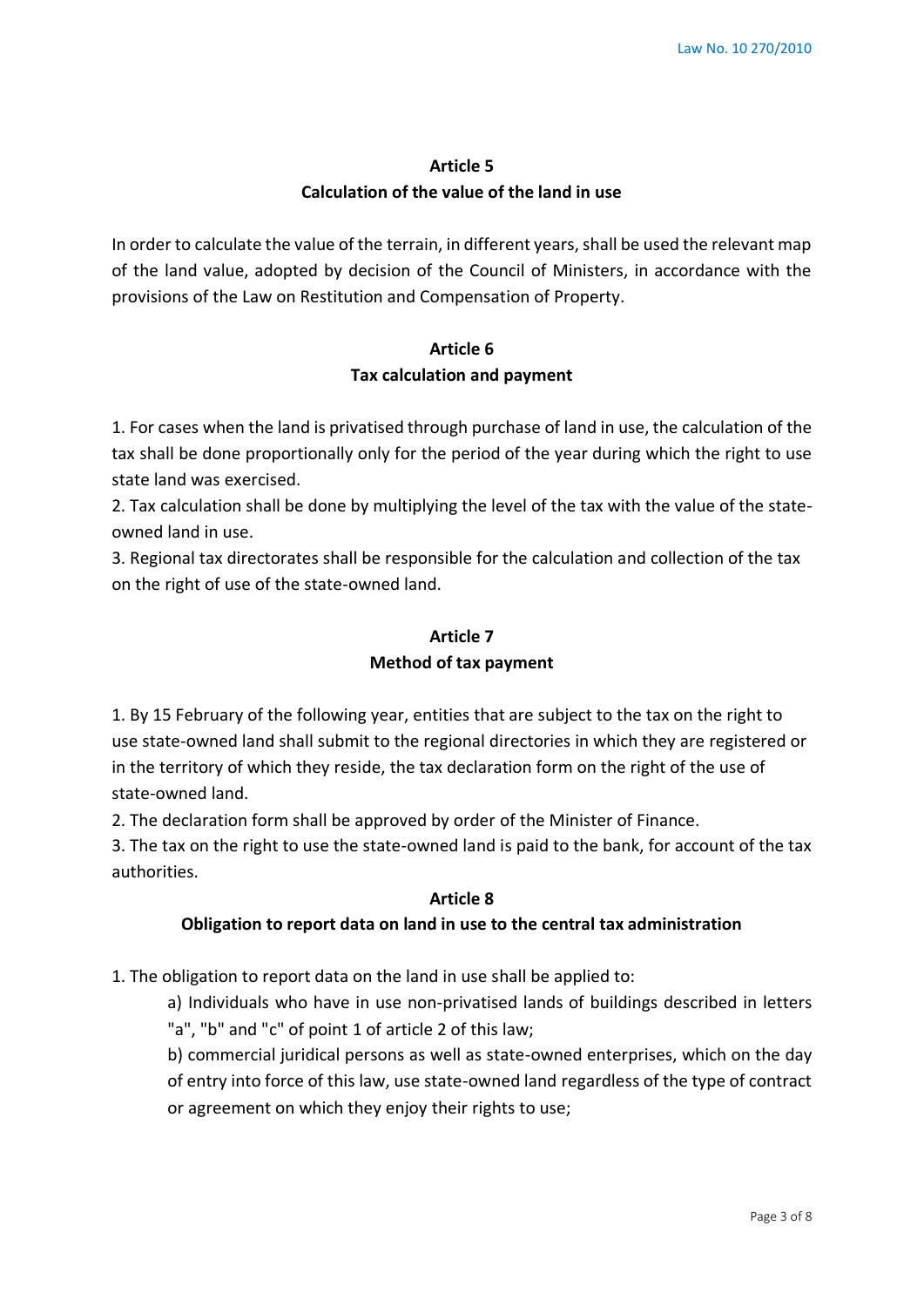c) Commercial legal entities that use state-owned land after the entry into force of this law, irrespective of the type of contract.

This point does not extend its effect to the subjects excluded in point 2 of Article 2 of this law. 2. Entities that have the obligation to report data on the land in use, in accordance with point 1 of this article, within one month from the entry into force of this law shall report to the regional tax directorates the data on the land in use, surface, location, as well as the document, on the basis of which they enjoy the right to use the state owned land.

3. The central tax administration may request additional information about the land or other data that it may need in order to clarify the cases covered by the scope of this law.

# **Article 9 The right to privatize land in use for individuals**

1. Individuals affected by the scope of this Law shall have the right to privatize, through the purchase of state-owned land, under a privatized building which is purchased or constructed by them.

2. The privatization contract, through the purchase, is signed by the Director of the Directorate of Administration and Sale of Public Properties, at the Ministry of Finance and by the individual who has been a user of the land, in accordance with the legislation in force. 3. A copy of the contract shall be sent to the General Directorate of Taxation and the Central Immovable Property Registration Office.

### **Article 10**

### **The right to purchase land in use for legal entities, commercial companies**

1. Businesses have the right to exercise the right to purchase land or parts of land, in accordance to the provisions of law no. 9235, dated 29.7.2004 "On Restitution and Compensation of Property", as amended.

2. The conditions and the measure of the benefit from the right of privatization of the stateowned land or part of it, in use by a commercial legal person, shall be made in accordance with the legislation in force.

## **Article 11 Instalment payment agreement**

1. If an individual who seeks to privatize state-owned land, in accordance with the provisions of this law, is faced with the inability to pay immediately, he/she may request the conclusion of an instalment payment arrangement.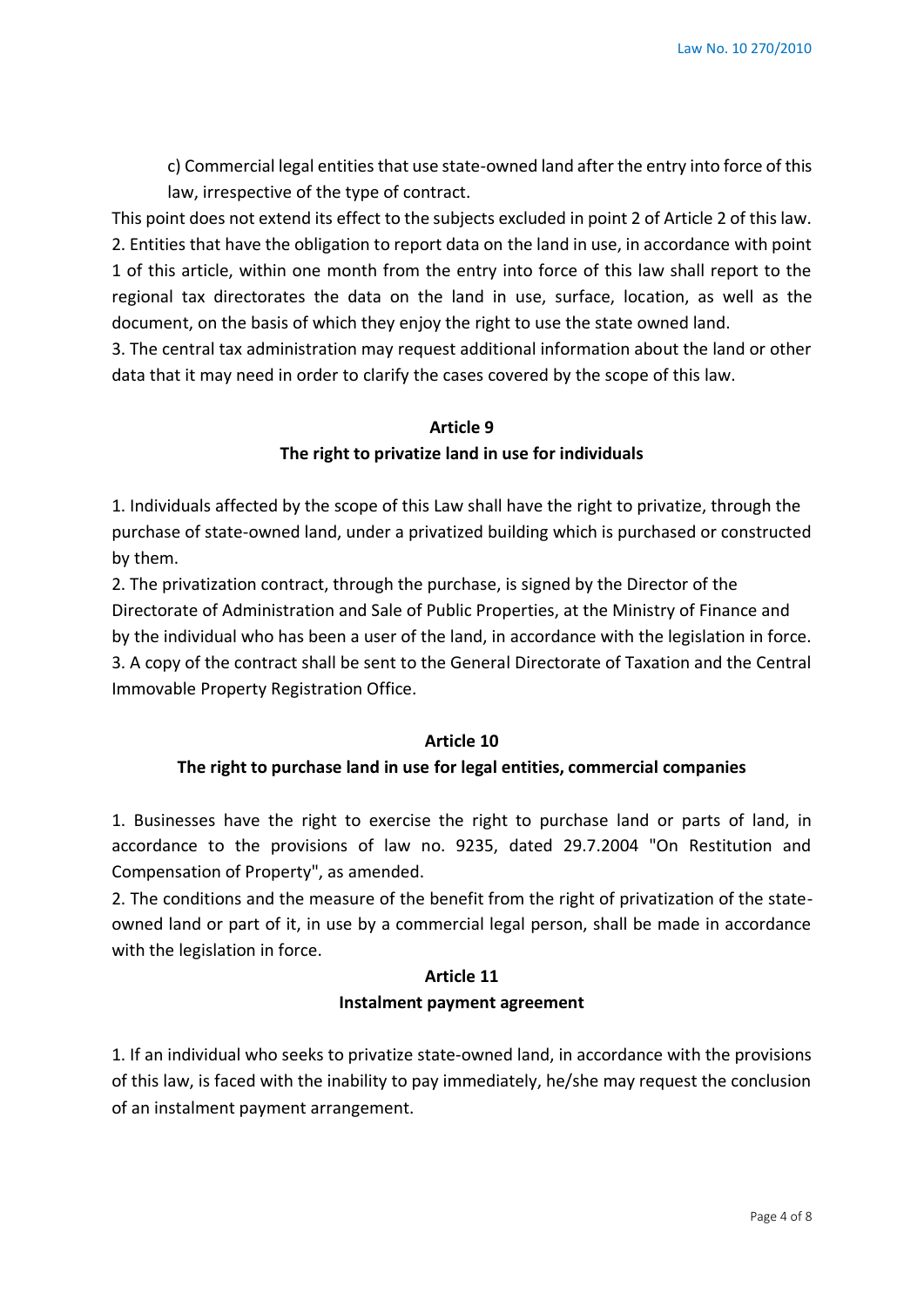2. The request is made in writing and submitted to the Directorate of Administration and Sale of Public Properties. The request must state the will to purchase the land offered for sale, as well as the attestation that s/he has regularly paid the tax on the state-owned land use right. 3. The instalment payment agreement shall be concluded with the Director of the Directorate of Administration and Sale of Public Property at the Ministry of Finance.

## **Article 12 The maximum deadline for instalment payment agreement**

1. The duration of the instalment payment agreement may not exceed 12 months, in any case. 2. In case of non-compliance with the payment deadline of even a single instalment, the agreement is terminated and the amounts paid up to that moment will go to the account of the payment of the right to use the state-owned land. For this purpose, the relevant transfer is made to the tax administration account.

# **Article 13 Payment of the tax during instalment payment agreement**

The execution of the instalment payment agreement does not suspend the full payment of the annual fee on the right to use the state-owned land.

## **Article 14 Termination of the obligation to pay the rent**

Upon entry into force of this law, individuals subject to taxation on the right to use stateowned land are no longer liable to pay rent for land use.

### **Article 15**

### **Unpaid lease pardon**

### *(Amended by Law no. 24/2012)*

1. Any unpaid leases prior to the entry into force of this law shall be pardoned, in cases of individuals part of the entities which are subject to the obligation to pay the tax on the right to use state-owned land within the period of 1.7.2012:

- a) Submit a request for privatization and instant payment of the land value;
- b) Sign an agreement for instalment payment.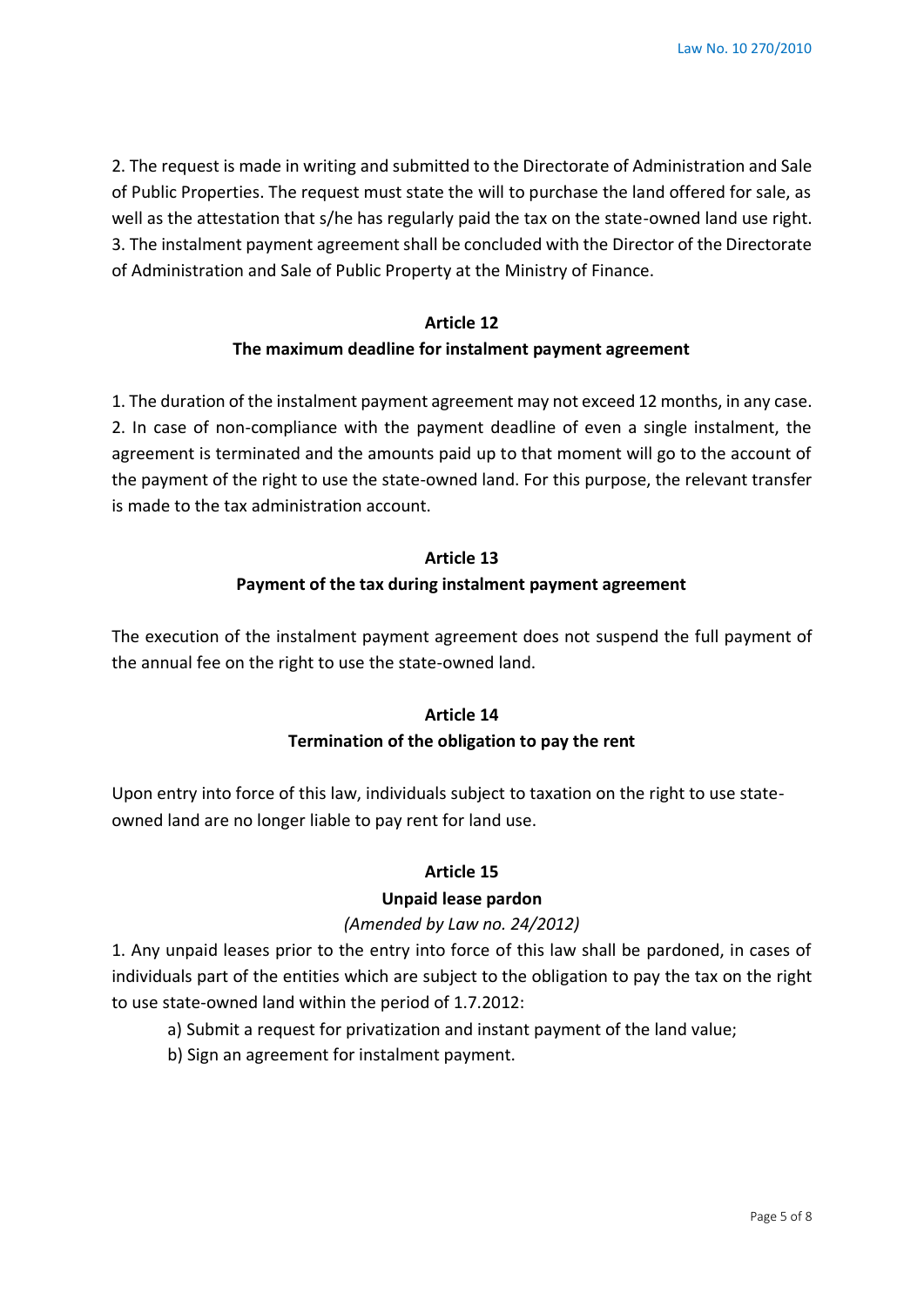2. Withdrawal from the request for immediate payment or from the instalment payment agreement, as well as failure to respect the payment deadline, even of a single instalment in the case of instalment payment agreement, restores the obligation to pay unpaid leases.

## **Article 16 Revenues from the process of privatization or sale of state-owned land**

Revenues collected from the process of privatization or sale of state-owned land, carried out in accordance with the provisions of this law, shall be credited 75 percent in the State Budget and 25 percent in the local government budget.

# **Article 17 Administrative offenses and sanctions**

1. Incorrect completion of the declaration form, failure to comply with the timely submission of the tax declaration form or failure to meet the timely payment of the tax liability on the right to use state-owned land shall constitute an administrative offense and is punishable by a fine in accordance with the law no. 9920, dated 19.5.2008 "On Tax Procedures in the Republic of Albania", as amended.

2. The administrators of legal entities, traders and executives of state enterprises that pursuant to Article 8 of this law have the obligation to report data on the land in use and who do not submit the relevant report to the tax administration within one month of entry into power of this law, shall be penalized by a fine equal to the amount of one monthly wage. The administrative body issuing a decision on an administrative offense in this case shall be the line ministry, where the legal commercial person or state-owned enterprise is subordinated to.

3. The administrators of legal entities, traders as well as executives of state enterprises who do not provide immediately or who refuse to provide the central tax administration with the additional information required by the latter shall be punished by a fine equal to the amount of one monthly wage. The administrative body issuing a decision on an administrative offense in this case shall be the line ministry on which the legal commercial person or state-owned enterprise are subordinated.

# **CHAPTER III TRANSITIONAL AND FINAL PROVISIONS**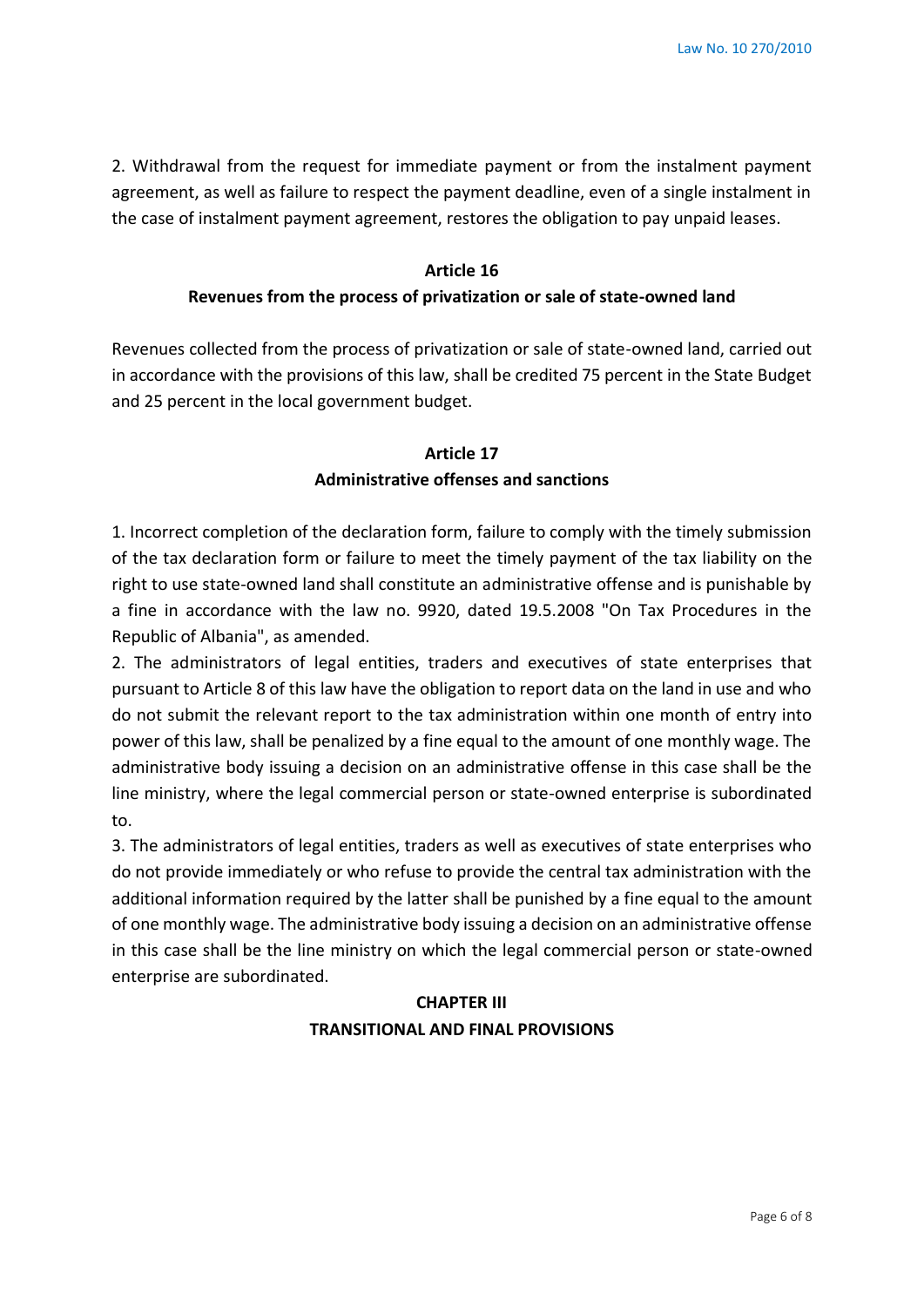# **Article 18 Facilities for immediate payment of land value**  *(Amended by Law No. 24/2012)*

1. Individuals benefiting from the right of privatization of the state-owned land may request at the Directorate of Administration and Sale of Public Properties, the privatization of the land with immediate execution of payment, in accordance with the provisions of this law.

2. If the request for immediate payment of the value of the land, which is required to be privatized, is made in writing after 1 July 2012, and this payment is made within 30 days from the date of issuing of the authorization for the transfer of land ownership, individuals benefit from a reduction of 20 percent of the value and 20 percent of the remaining value can be paid by privatization bonds.

3. If the request for immediate payment of the value of the land, which is required to be privatized, is made in writing, six months after the entry into force of this law and this payment is made within 30 days from the date of issuing the authorization for the transfer of land ownership, individuals benefit from a 20 percent reduction in value.

Individuals who submit their application after 31.12.2012 do not benefit from this exclusion.

#### **Article 19**

#### **Suspension of the obligation for immediate payment**

1. At the time of the request for immediate payment of the value of the land, the obligation to pay the annual fee on the right to use the land shall be suspended, in accordance to the provisions of Article 18 of this law.

2. Suspension of the obligation shall be lifted in the case where the individual waives his request for the purchase and immediate payment of the land, or when s/he does not pay the obligation immediately on the date set by the Department for Administration and Sale of Public Property.

3. In the case of the lifting of the suspension of the obligation, the calculation of the tax becomes as if the suspension was never applicable.

4. The order for the suspension of the obligation to pay the tax and the order to lift the suspension shall be made by the Minister of Finance.